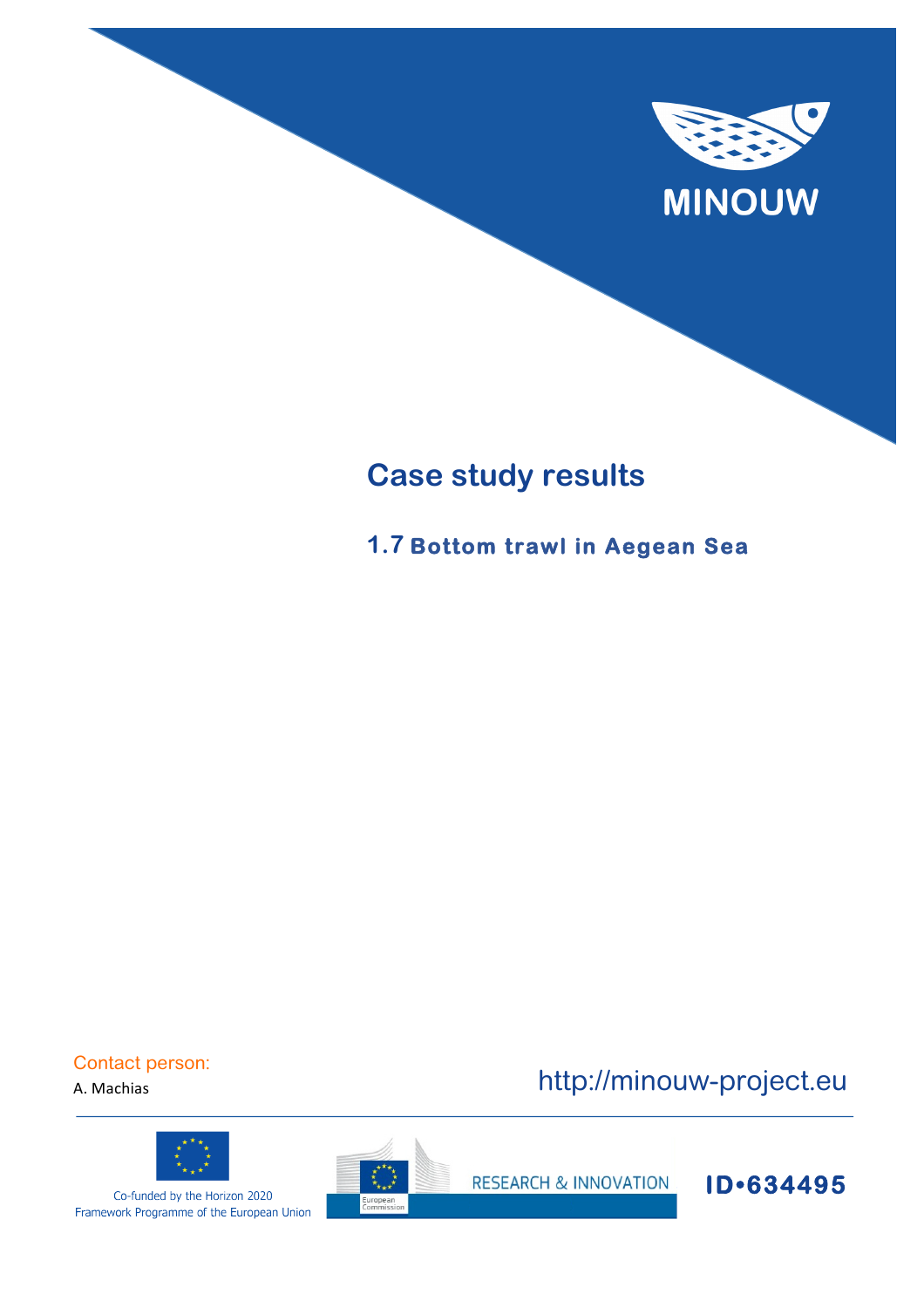

## **Summary**

Deep Vision testing

# **Case study results**

## **Type of intervention**

To explore whether the Deep Vision system can be an effective monitoring method for fisheries independent surveys in the Mediterranean, providing near real-time and non-destructive monitoring of potential catch composition at high spatial resolution; to adapt Deep Vision system on the multispecies Mediterranean bottom trawl fisheries.

### **Main activities carried out**

A set of trials with the Deep Vision system were conducted in Saronikos Gulf on the Greek research vessel "Philia", from 10 to 15 October 2017. Owing to difficulties with shipping and handling the fullsized Deep Vision frame during trials in Spain in April 2016, a lighter deployment frame was designed and constructed in-port on the vessel. The goal was to construct a frame which would be lighter and less prone to collecting sediment and lose buoyancy during trawling. It was constructed from four 110 cmlong, 10 mm thick white sheets of high density polyethylene (HDPE) and placed inside a 150-cm long section of 40 mm square mesh netting.

A total of 10 demersal trawl hauls were performed at depths ranging from 60 to 400 m, duration from 32 to 97 minutes at a trawling speed of  $\sim$ 2.3 knots. The Deep Vision camera was run at a rate of 5 image pairs per second for hauls 1-9 and 10 pairs per second on haul 10. It was hoped that the higher frame rate would improve the ability to track individuals, but this proved not to be the case and the doubled quantity of images made data handling and analysis much more difficult.

All trawls were conducted with a closed codend and the catch was separated by species with individual lengths and total sample weight measured for each species. This was done in order to ground-truth Deep Vision results for species counts and length distributions and to ensure that catch data would be collected even in the event of a failure of the Deep Vision system. Measurement of the physical sample (catch) was performed using standard HCMR protocols. All catch was separated by species and for each species total sample weight and individual lengths were measured. In cases of very abundant species of fish, a randomly selected sub-sample of smaller size was measured and its weight recorded along with the total catch weight for that species.

Due to the amount of time necessary to perform physical measurements of the catch and service the Deep Vision system (downloading and verifying data, ensuring batteries were charged), Deep Vision data were archived and processed following completion of the cruise. A common protocol was used for all DV data analyzed. In order to test for the effect of different people analyzing the Deep Vision data, two hauls were analyzed independently by two different software users.

After completing all measurements, a parallel analysis of the DV results and corresponding catch data was performed. Since the Deep Vision images are time-referenced, the results can be used to reconstruct the temporal pattern at which individuals and species/groups were captured. Histograms of the measurement time (relative to the haul start) were produced for each species/group. Using average weight per species, a running measure of catch rate throughout the haul was also calculated.

#### **Main results**

- The Aegean Sea trial was highly successful with no significant technical difficulties
- Comparisons of Deep Vision results with physical measurements of the catch were in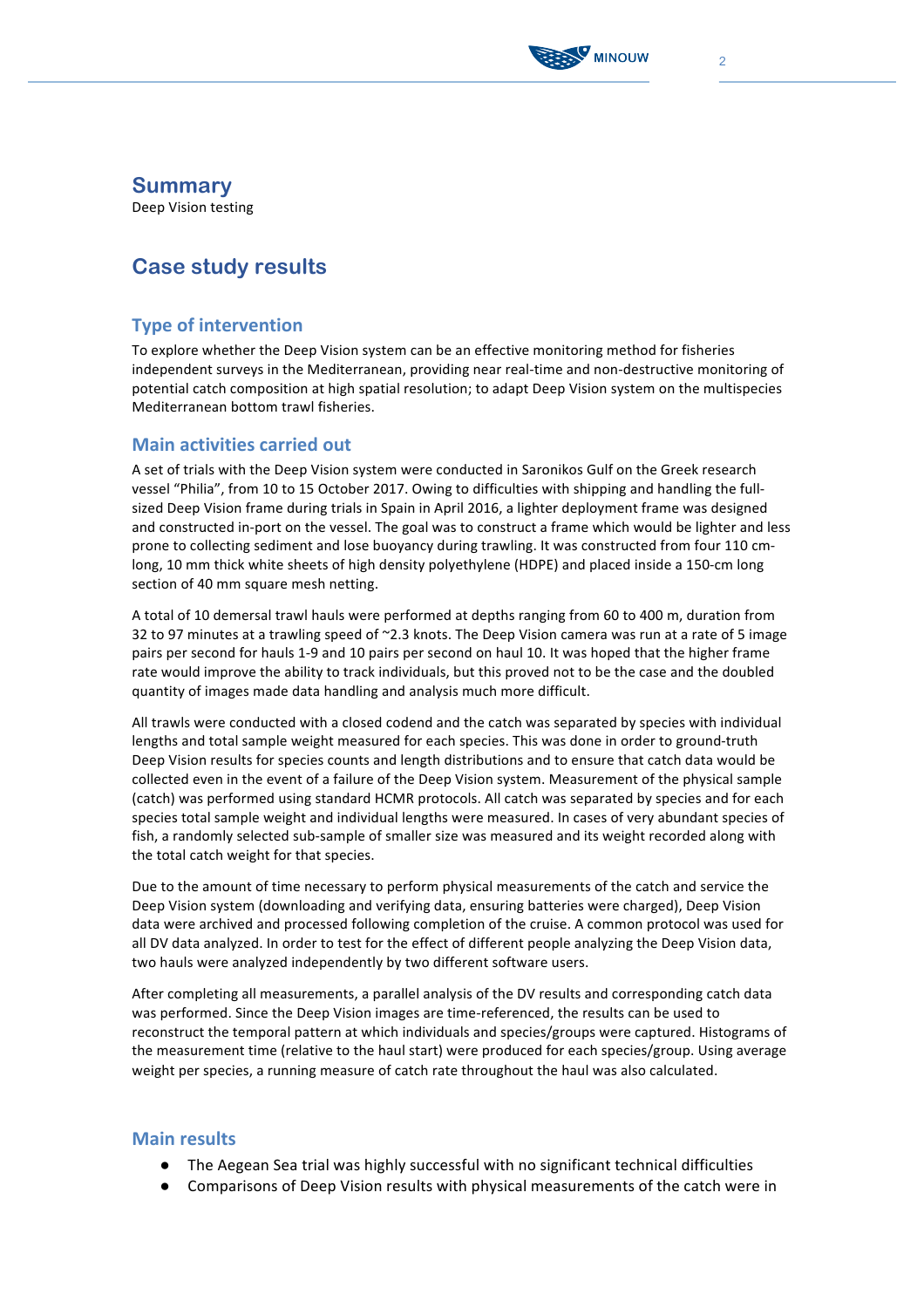general agreement regarding mean length by species / species group.

- Independent analyses of two hauls by two different operators indicated little difference in results due to operator, and that the inclusion of less than ideal images for estimating length did not affect the overall results suggesting the image analysis software and procedure is robust to variations in image quality.
- DV was useful in providing information on the spatial distribution, overlap and catch rates of species/sizes along the trawl path.

#### **Discussion of the results**

The legitimacy of regulations and enforcement could be improved by transferring more responsibility to user groups by including them in the decision making process resulting in co-management, which involves agreements between participants in the fishery and government regulatory agencies. The fundamental issue is what institutional arrangements are required for the sustainable utilization and management of common pool resources which are removable and suffer the effects of environmental variability and uncertainty. A common tool used is limiting access by issuing licenses and permits (i.e. rights to fish) to try to regulate fisheries (Mollett 1986), albeit the social aspects of fisheries and fisher behavior should be considered in the design of management systems (Wilen 1979, Healey 1985, Pringle 1985). The essence of co-management is that the government and the user groups share responsibility for managing the resource. In our case, the establishment and implementation of joint decision making has been tutored by the EU regulation. The main actors are represented, including society (ONG), scientists (research Institute), fishermen (Fishermen guilds), commercialization (Fishing Warf) and managers (DGPMM). The approach chosen is adaptative management, with changes in the regulation depending on the fishing results. As stated by McCay (1995) the specific models in each country reflect the broader institutional patterns and practices that prevail because fisheries management institutions do not originate in an institutional vacuum and must generally relate to their external political environment. In our case the EU policies determine the approach to the current management.

The survival study introduces an approach to assessing relative post-release mortality of the target species (A. minuta and P. ferreri) in the transparent goby fishery, and the environmental dependencies of fishing post-release mortality. To date, these species use to be returned to the sea when the maximum daily quota is exceeded by a boat or when the discarded fraction is high what technically hinders the fish sorting and promotes slipping. In these cases, survival of released fish remains unknown affecting the proper management of the fishery. In fact, the co-management committee revises periodically the daily catches and the fishing effort (Morales-Nin et al., 2017); however, they does not take into account the total mortality caused by fishing. The immediate mortality estimated in this study at the averaged environmental conditions was low (survival average value of 99.9%, CI 97.9-100%) but the asymptotic delayed mortality was considerably high (survival average value of 47.2%) and presented a high variability (CI between 33.8% and 65.8%). The wide range observed in the delayed mortality is caused by the high variability of environmental conditions. In fact, water temperature seems to have a major effect on survival. Conversely, the effect of depth was lower than the effect of temperature due, probably, to the fact that transparent goby fishery is carried out in relatively shallow waters (less 30 m depth). On the other hand, other factor that could be affecting the survival of the target species is their small body size. The fact of the size-specific mortality of discards, with smaller fish showing greater mortality, has been demonstrated in many studies (Suuronen et al 1996; Uhlmann et al 2016). Therefore, *A. minuta* and *P. ferreri*, given their small body size which had an average value of 2.34  $\pm$  0.5 cm, could be considered as fragile species with a high sensitivity to fishing effect.

The most common by-catch species (Pagellus acarne, Diplodus annularis and Pagellus erythinus) are affected by the landing obligations because all of them were captured under their minimum legal size. However, these species showed a short-term survival higher than 60%. Therefore, it is recommended that further research should be conducted that may support a potential exemption from the Landing Obligation of this species with respect to article 15, paragraph 4b, of the Common Fisheries Policy (EU Regulation 1380/2013). Returning these individuals to the sea could provide substantial benefits to

**MINOUW**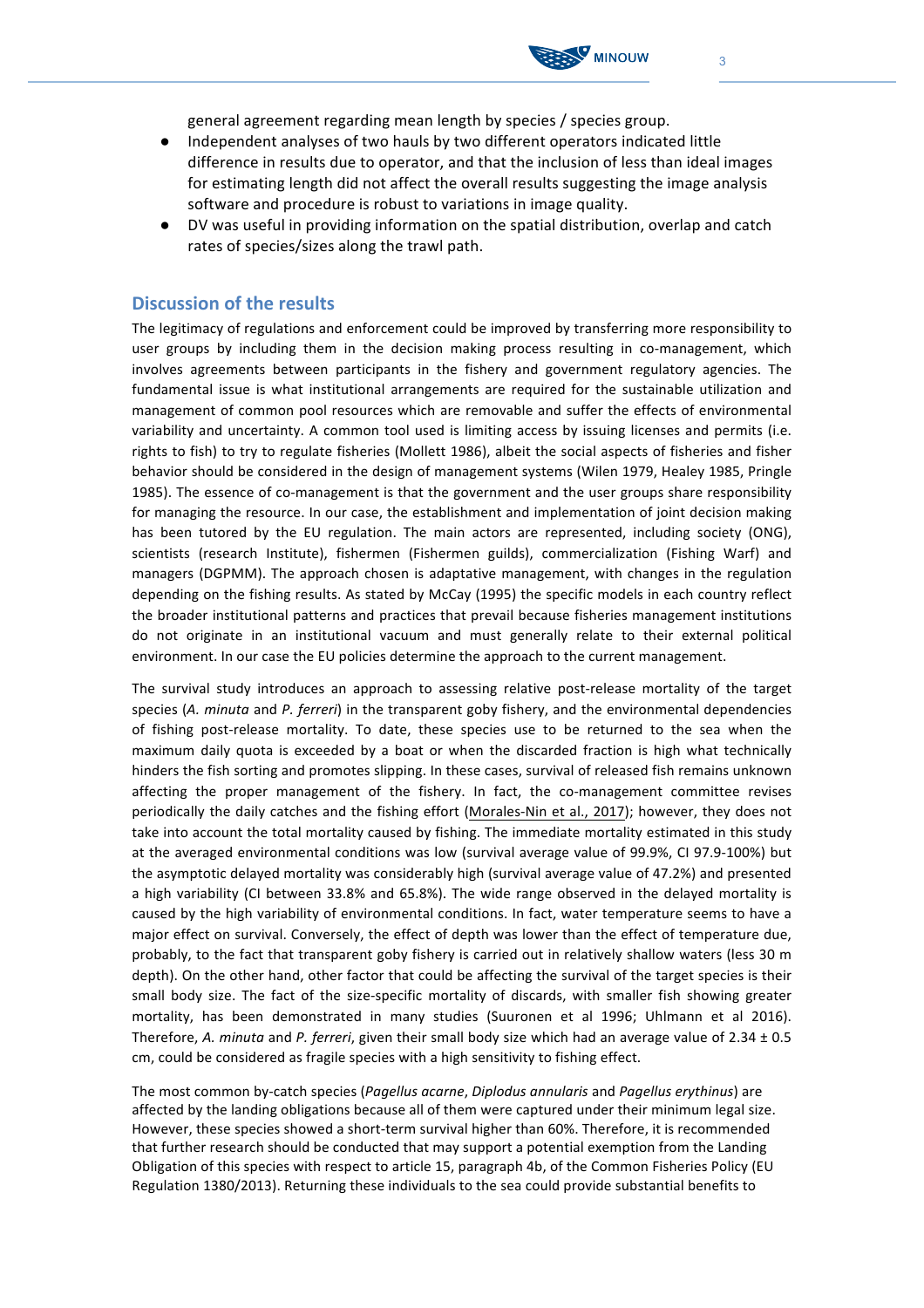

these stock, as these species are exploited by other small-scale fisheries in this area (for example, trammel net fisheries).

## **How practical is it for fisherman to implement this improvement, technically and financially?**

Deep Vision is not currently developed to be used in commercial fisheries, but its future value cannot be excluded upon significant technological advancements. As it stands, it could help scientists to inform fishermen by providing them with improved information on the spatial distribution of unwanted catches. The modified frame, rendered DV deployment possible on relatively small vessels (research and commercial trawlers), as the ones available in the Mediterranean Sea.

## **Is there sufficient evidence to support wider adoption of the method/technology?**

For scientific use, the method introduces an additional (temporal) dimension to the haul measurement, implicitly increases the spatial resolution and allows documentation of species overlap within a trawl haul, and is therefore very useful.

The application of DV in commercial bottom trawl fisheries aiming at discards reduction might be possible upon significant technological advancements.

# **CONCLUSION**

The trials carried out in the Saronikos gulf were highly successful. Handling of the simplified frame went without major issues and image quality was generally sufficient to identify and measure the passing organisms, although quality was less than in pelagic trawl applications where the system has been used most. The Deep Vision results generally matched well with measurements from the catch. The proportion of the total catch measured from Deep Vision images was very similar to the proportion measured manually on deck, with similar results for lengths measured directly and estimated from images. 

The time to analyze the Deep Vision data was, however, much greater than anticipated. This can be attributed less to the learning curve for using the software (which should lead speed improve with practice) and the species richness and more to the number of visually similar species present (which will likely remain constant). in such cases, the goal of using Deep Vision as a tool to map fish distributions in "near real time" seems to require further steps on developing the analysis automation, in order to speed-up the data scrutiny process. Requirements of a good computer monitor and low ambient lighting for analysis of the Deep Vision images also makes it unlikely that analysis could be carried out at sea effectively. Standard manual sorting and identification of the catch on deck actually proved to be much faster, with catch quantities by species available later in the same day. Deep Vision results, in contrast, were not available until a number of months after the cruise.

Result time-constraints notwithstanding, the analysis of DeepVision data produces the additional information of (frame) entry time for each detected specimen, which cannot be obtained with manual deck measurements. 

In addition, when/if DeepVision measurements are considered adequate and no physical sample (or other work) is required, the need for on-board scientists/technicians is also heavily reduced.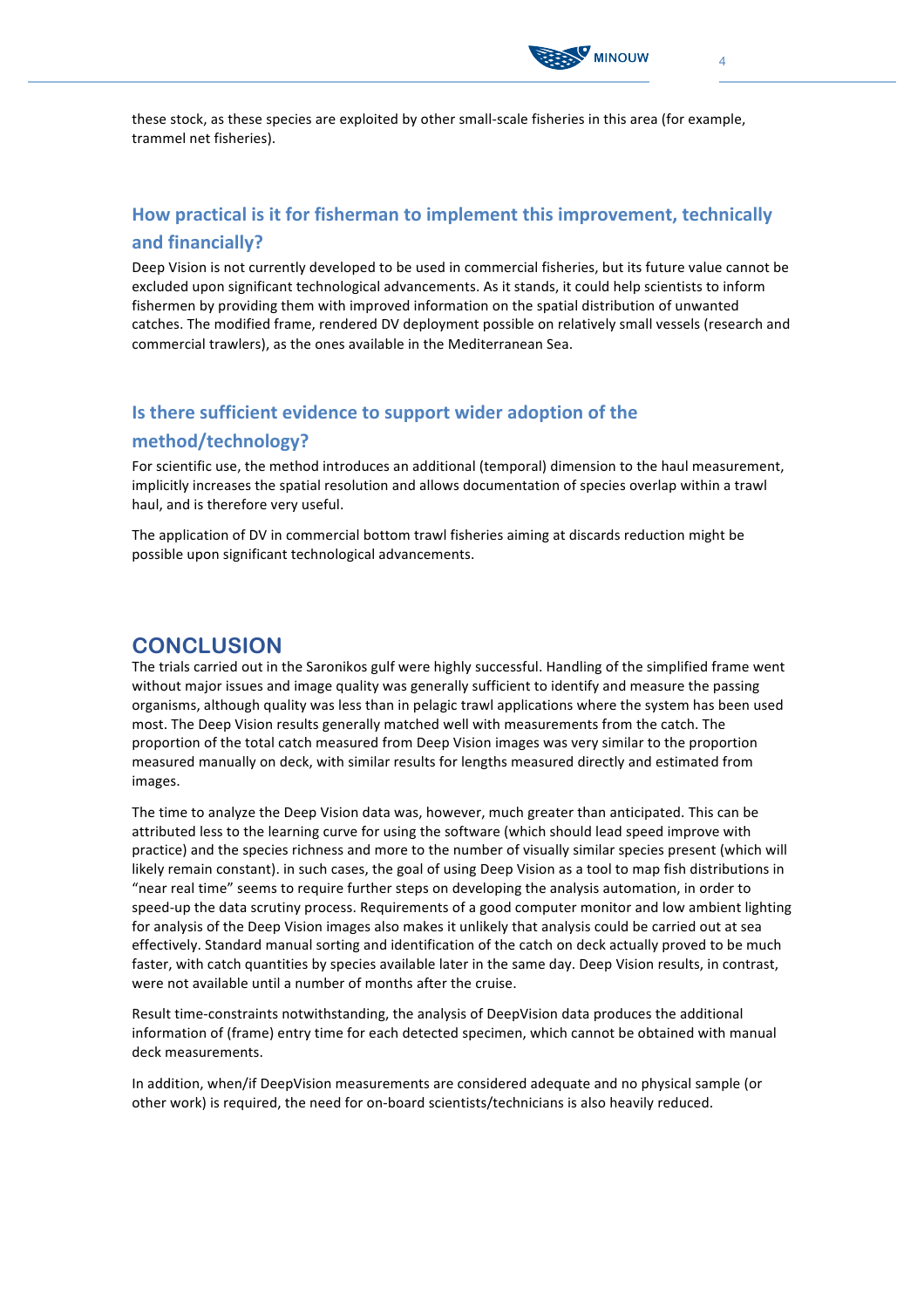

# **Additional resources and links**

- https://www.deepvision.no/
- Rosen, S., Jörgensen, T., Hammersland-White, D., & Holst, J. C. (2013). DeepVision: a stereo camera system provides highly accurate counts and lengths of fish passing inside a trawl. Canadian Journal of Fisheries and Aquatic Sciences, 70(10), 1456-1467.